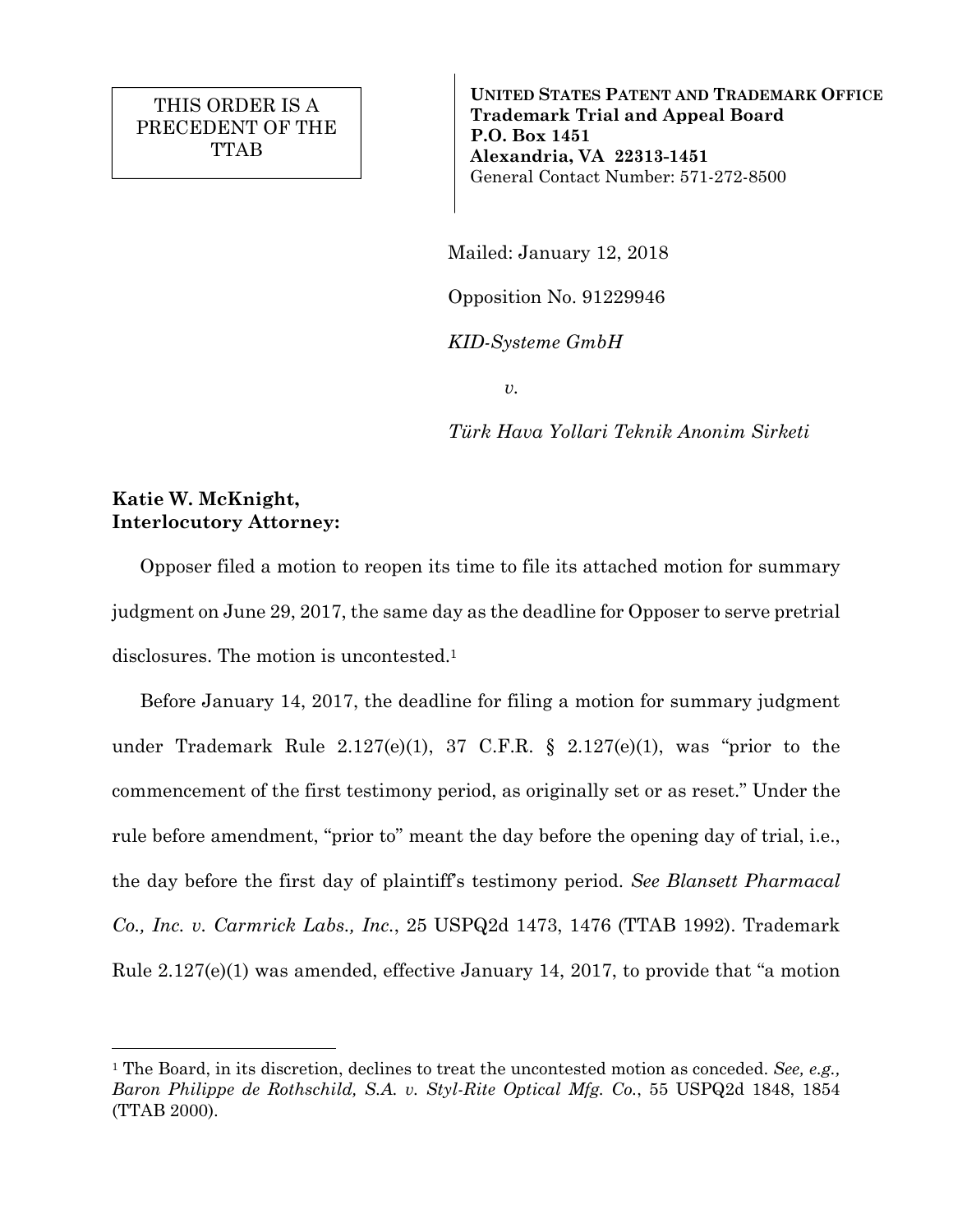a<br>B

for summary judgment must be filed prior to the deadline for pretrial disclosures for the first testimony period, as originally set or as reset." *See* Miscellaneous Changes to Trademark Trial and Appeal Board Rules, 81 Fed. Reg. 69950, 69967 (October 7, 2016) (Notice of Final Rulemaking); Trademark Rule 2.127(e)(1); TBMP § 528.02 (June 2017). Similar to the pre-amendment rule, "prior to" means the day before the deadline, in this case, the deadline for pretrial disclosures.

On July 21, 2017, after Opposer's motion was filed, the USPTO issued an amendment to the rules of practice to make explicit the existing requirement that motions for summary judgment under Trademark Rule 2.127(e)(1) "must be filed before the day of the deadline for pretrial disclosures for the first testimony period, as originally set or as reset." *See* Miscellaneous Changes to Trademark Trial and Appeal Board Rules of Practice; Clarification, 82 Fed. Reg. 33804, 33804 (July 21, 2017). Because Opposer filed its motion *on* the day pretrial disclosures were due rather than *prior to* the deadline, the motion for summary judgment is untimely.

If the pretrial disclosure deadline is reset by order or stipulation effective before the deadline, a motion for summary judgment filed before the reset pretrial disclosure deadline would be timely. Once the pretrial disclosure deadline arrives, whether as originally set forth in the Board's institution order, as in this case, or as reset by order or stipulation,2 any motion for summary judgment filed thereafter will be considered

<sup>2</sup> Even if the pretrial disclosure deadline passes and is later reset for a future date by order or stipulation, a motion for summary judgment filed before the reset deadline will be considered untimely. *See* TBMP § 528.02.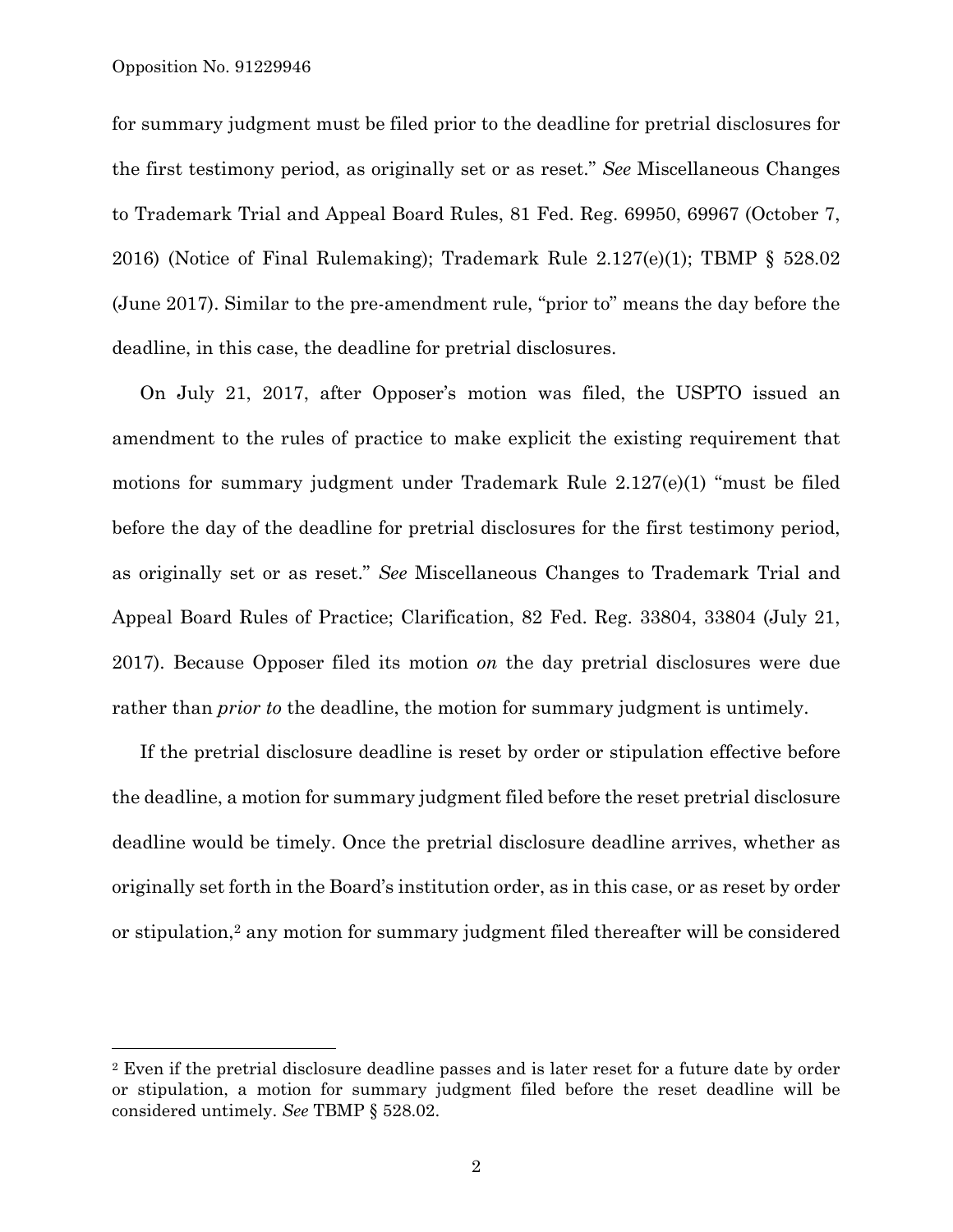a<br>B

untimely.3 *La Maur, Inc. v. Bagwells Enters., Inc.*, 193 USPQ 234, 235-36 (Comm'r 1976) (motion filed before reset testimony period opened but after previous testimony period opened was untimely); *see also* TBMP § 528.02 ("As of the deadline for pretrial disclosures for the first testimony period . . . any summary judgment motion filed thereafter is untimely, even if filed prior to a rescheduled deadline for pretrial disclosures for the first testimony period").

Nevertheless, as explained in the Notice of Proposed Rulemaking, "any issues that may arise concerning the transition to the revised rules for cases pending as of the effective date of the rules would be addressed by the Board and the parties on a caseby-case basis, allowing for flexibility to respond to the unique needs in each case, *particularly with respect to scheduling matters*." Miscellaneous Changes to Trademark Trial and Appeal Board Rules of Practice, 81 Fed. Reg. 19296, 19296 (April 4, 2016) (Notice of Proposed Rulemaking) (emphasis added); *see also Estudi Moline Dissey, S.L. v. BioUrn Inc.*, 123 USPQ2d 1268, 1271 (TTAB 2017) (quoting Notice of Proposed Rulemaking). Because Opposer filed its motion for summary judgment during a time of transition to the amended Trademark Rules, and before the Board's July 21, 2017 clarification amending, *inter alia*, Trademark Rule

<sup>&</sup>lt;sup>3</sup> The deadline for the first pretrial disclosure signals the commencement of the trial portion of the proceeding; once the deadline arrives, the parties are or should be focused on trial, or settlement, but not summary judgment. *See* Notice of Final Rulemaking, 81 Fed. Reg. at 69967 (stating that the amendment "encourages efficiency in the schedule by providing that, once the due date for the first pretrial disclosure has arrived, the parties are focused on trial, or settlement, and neither party will be surprised" by the filing of a summary judgment motion).